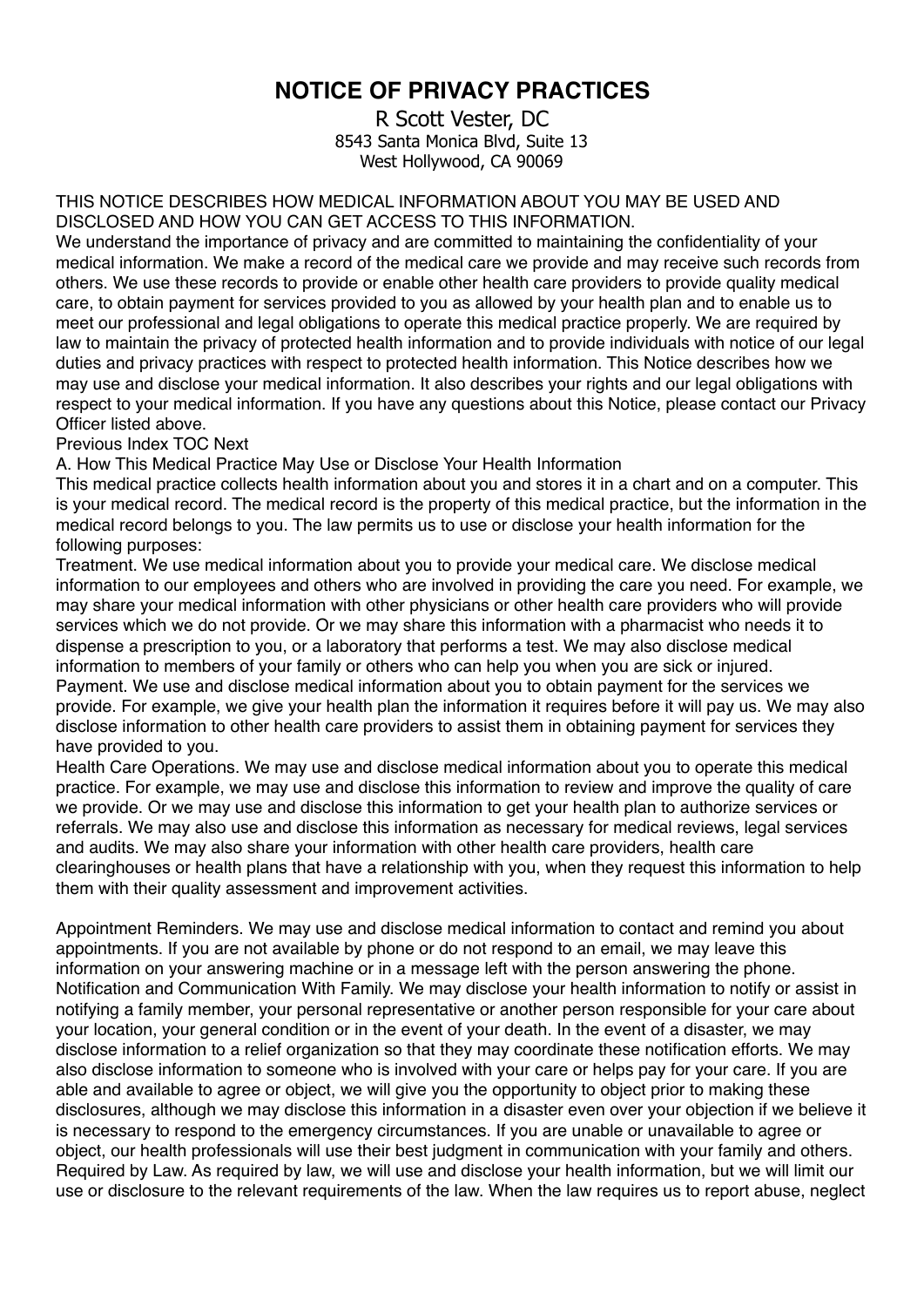or domestic violence, or respond to judicial or administrative proceedings, or to law enforcement officials, we will further comply with the requirement set forth below concerning those activities.

Public Health. We may, and are sometimes required by law to disclose your health information to public health authorities for purposes related to: preventing or controlling disease, injury or disability; reporting child, elder or dependent adult abuse or neglect; reporting domestic violence; reporting to the Food and Drug Administration problems with products and reactions to medications; and reporting disease or infection exposure. When we report suspected elder or dependent adult abuse or domestic violence, we will inform you or your personal representative promptly unless in our best professional judgment, we believe the notification would place you at risk of serious harm or would require informing a personal representative we believe is responsible for the abuse or harm.

Health Oversight Activities. We may, and are sometimes required by law to disclose your health information to health oversight agencies during the course of audits, investigations, inspections, licensure and other proceedings, subject to the limitations imposed by federal and California law.

Judicial and Administrative Proceedings. We may, and are sometimes required by law, to disclose your health information in the course of any administrative or judicial proceeding to the extent expressly authorized by a court or administrative order. We may also disclose information about you in response to a subpoena, discovery request or other lawful process if reasonable efforts have been made to notify you of the request and you have not objected, or if your objections have been resolved by a court or administrative order.

Law Enforcement. We may, and are sometimes required by law, to disclose your health information to a law enforcement official for purposes such as identifying of locating a suspect, fugitive, material witness or missing person, complying with a court order, warrant, grand jury subpoena and other law enforcement purposes.

Coroners. We may, and are often required by law, to disclose your health information to coroners in connection with their investigations of deaths.

Organ or Tissue Donation. We may disclose your health information to organizations involved in procuring, banking or transplanting organs and tissues.

Public Safety. We may, and are sometimes required by law, to disclose your health information to appropriate persons in order to prevent or lessen a serious and imminent threat to the health or safety of a particular person or the general public.

Specialized Government Functions. We may disclose your health information for military or national security purposes or to correctional institutions or law enforcement officers that have you in their lawful custody.

Worker's Compensation. We may disclose your health information as necessary to comply with worker's compensation laws. For example, to the extent your care is covered by workers' compensation, we will make periodic reports to your employer about your condition. We are also required by law to report cases of occupational injury or occupational illness to the employer or workers' compensation insurer.

Change of Ownership. In the event that this medical practice is sold or merged with another organization, your health information/record will become the property of the new owner, although you will maintain the right to request that copies of your health information be transferred to another physician or medical group. Breach Notification. In the case of a breach of unsecured protected health information, we will notify you as required by law. If you have provided us with a current email address, we may use email to communicate information related to the breach. In some circumstances our business associate may provide the notification. We may also provide notification by other methods as appropriate.

Research. We may disclose your health information to researchers conducting research with respect to which your written authorization is not required as approved by an Institutional Review Board or privacy board, in compliance with governing law.

B. WhenThisMedicalPracticeMayNotUseorDiscloseYourHealthInformation

Except as described in this Notice of Privacy Practices, this medical practice will not use or disclose health information which identifies you without your written authorization. If you do authorize this medical practice to use or disclose your health information for another purpose, you may revoke your authorization in writing at any time.

C. Your Health Information Rights

Right to Request Special Privacy Protections. You have the right to request restrictions on certain uses and disclosures of your health information by a written request specifying what information you want to limit,